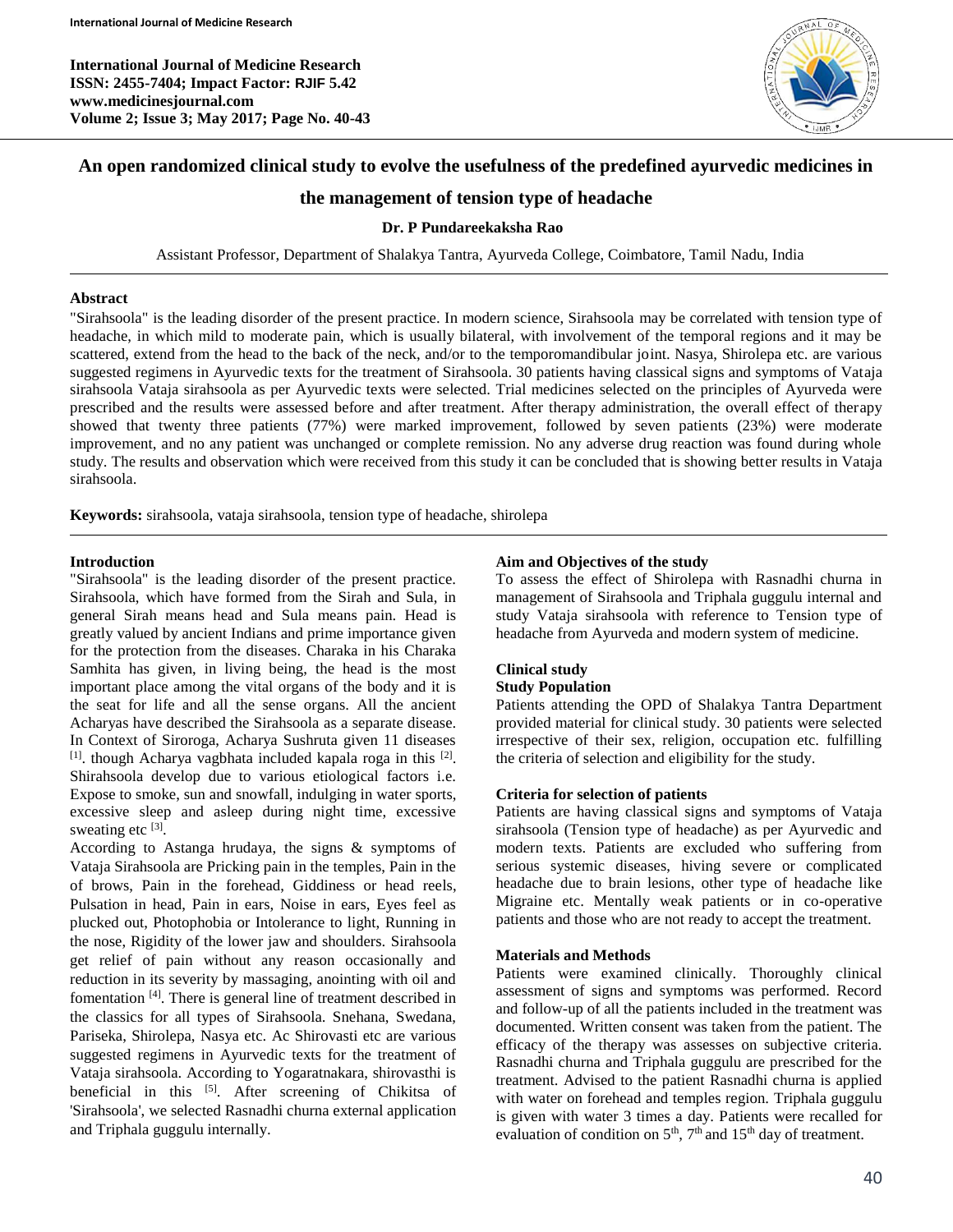#### **Criteria for Assessment**

Grading of parameters taken for assessment

- 0- No complaint.
- 1- Sometime/ rarely having complaint.
- 2- Intermittent complaint which is relieved by remedy.
- 3- Continuous having complaint which is not relieved by remedy.

### **Overall Assessment of Therapy**

The overall assessment was calculated on the basis of average improvement in the percentage relief of symptom score. The total effect of Therapy was marked as follows:

- 1. Complete Remission: 100% relief in signs and symptoms.
- 2. Marked improvement: 75% relief to 99% relief in signs and symptoms.
- 3. Moderate improvement: 50% up to 74% relief in signs and symptoms.
- 4. Mild improvement: 25% up to 49% relief in signs and symptoms.
- 5. No improvement: Below 25% relief in signs and symptoms.

# **Statistical Analysis**

The information gathered on the basis of observation made about various parameters, was subjected to statistical analysis in term of Mean, Standard Deviation (SD) and Standard Error (SE). The data were analyzed by paired t'test, at  $p<0.05$ , p<0.01, and p<0.001. The obtained results was interpreted as, Non significant: p>0.05, Significant: p<0.05, Highly significant: p<0.01, P<0.001

# **Observation and Results**

In the present study the demographic data is tabulated, which is being presented here in following table.

| Criteria              |                       | <b>Number of patients</b> | $\frac{0}{0}$ |
|-----------------------|-----------------------|---------------------------|---------------|
| 16-20                 |                       | 4                         | 13.33         |
|                       | 21-30                 | 7                         | 23.33         |
| Age                   | $31 - 40$             | $\,$ 8 $\,$               | 26.66         |
|                       | $41 - 50$             | 6                         | 20            |
|                       | 51-60                 | 5                         | 16.66         |
| <b>Sex</b>            | Male                  | 14                        | 46.66         |
|                       | Female                | 16                        | 53.33         |
|                       | Hindu                 | 14                        | 46.66         |
| Religion              | Christian             | 7                         | 23.33         |
|                       | Muslim                | 9                         | 30            |
| <b>Marital</b> status | Married               | 21                        | 70            |
|                       | Unmarried             | 9                         | 30            |
|                       | Student               | 3                         | 10            |
|                       | House wife            | 10                        | 33.3          |
| Occupation            | Service               | 8                         | 26.66         |
|                       | <b>Business</b>       | $\overline{4}$            | 13.33         |
|                       | Labour                | 5                         | 16.66         |
| Nature of diet        | Vegetarian            | 11                        | 36.67         |
|                       | Mixed                 | 19                        | 63.33         |
|                       | Up to 6 months        | $\overline{4}$            | 13.3          |
|                       | 6 months to 1 year    | 9                         | 30            |
| Chronicity of disease | 1 year to 1 1/2 year  | 6                         | 20            |
|                       | $11/2$ year to 2 year | 6                         | 20            |
|                       | More than 2 year      | 5                         | 16.66         |

|  | <b>Table 1:</b> Distribution of patients |  |
|--|------------------------------------------|--|
|--|------------------------------------------|--|

From above table it was observed that maximum 16 (53.33 %) patients were female and 14 (46.66 %) patients were male. It was observed that maximum number of patients 14 (46.6%) were Hindu, 9 (30 %) were Muslim and 7(23%) were Christian. This is because the hospital is situated in Hindu population area. So there is no any relation of distribution of disease with religion. Among registered cases 21(70%) patients were married. 10 (33.3%) were house wives, 8(26.66 %) patients were in service, 5 (16.67 %) were labour 4(13.33 %) patients were doing business, and 3(10 %) were students. The duration of disease are 6 months to 1 years in maximum 9(30%) of patients, Although in 6(20%) patients the duration of disease up to 1 year to  $1 \frac{1}{2}$  year and 1  $\frac{1}{2}$  to 2 year, 5 (16.66%) the duration of disease is more than 2 yrs and 4 (13.33%) patients duration up to 6 months. 19 (63.33%) patients belonged to mixed group and 11 (36.67%) patients were vegetarian. This shows that the disease is somewhat more prominent in non-vegetarian patients.

#### **Table 2:** Chief complaints wise distribution of Patients

| S. No. | <b>Chief complaints</b>                    | No. of patients | $\frac{0}{0}$ |
|--------|--------------------------------------------|-----------------|---------------|
| 1.     | Pricking pain in the temples               | 27              | 90            |
| 2.     | Pain in the eye brows                      | 30              | 100           |
| 3.     | Pain in the forehead                       | 30              | 100           |
| 4.     | Giddiness or head reels                    | 26              | 86.6          |
| 5.     | Pulsation in head                          | 30              | 100           |
| 6.     | Pain in ears                               | 10              | 33.33         |
| 7.     | Noise in ears                              | 26              | 86.67         |
| 8.     | Eyes feel as plucked out                   | 27              | 90            |
| 9.     | Photophobia or Intolerance to light        | 30              | 100           |
| 10.    | Running in the nose                        | 21              | 70            |
| 11.    | Rigidity of the lower jaw and<br>shoulders | 21              | 70            |

In the present study, Pain in the forehead, Pain in the eye brows, Pulsation in head, Photophobia were found as chief complaint in 100% of patients, while pricking pain in the temples, Eyes feel as plucked out were found in 90% patients,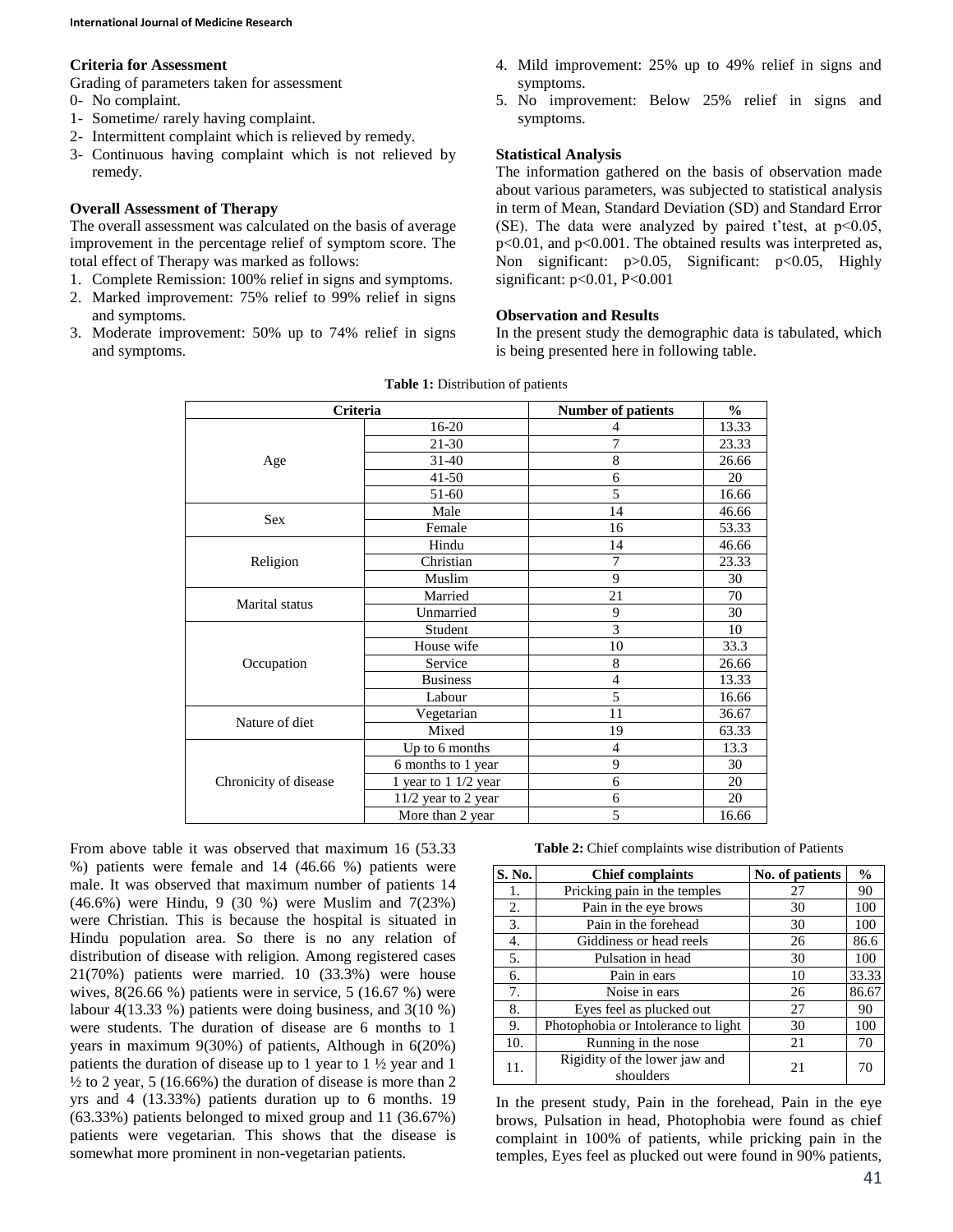#### **International Journal of Medicine Research**

Running in the nose and Rigidity of the lower jaw and shoulders in 70% patients, Noise in ears in 86.67% patients, Giddiness in 86.66% patients and Pain in ears in 36.6 % patients.

# **Effect of Therapy**

During the treatment patients were followed up after certain interval. The effect of therapy on symptoms is being presented here in following tables.

| S.N                         |                                         | <b>Mean Grade Score</b> | %of relief |       |
|-----------------------------|-----------------------------------------|-------------------------|------------|-------|
|                             | <b>Symptoms</b>                         | <b>BT</b>               | AT         |       |
|                             | Pricking pain in the temples            | 65                      | 9          | 86.15 |
| $\mathcal{D}_{\mathcal{L}}$ | Pain in the of brows                    | 74                      | 23         | 68.91 |
| 3                           | Pain in the forehead                    | 68                      | 17         | 75    |
| 4                           | Giddiness or head reels                 | 41                      |            | 100   |
| 5                           | Pulsation in head                       | 70                      | 13         | 81.42 |
| 6                           | Pain in ears                            | 18                      | 8          | 55.55 |
| 7                           | Noise in ears                           | 52                      |            | 92.30 |
| 8                           | Eyes feel as plucked out                | 64                      | 12         | 81.25 |
| 9                           | Photophobia or Intolerance to light     | 75                      | 13         | 82.66 |
| 10                          | Running in the nose                     | 36                      | 2          | 94.44 |
|                             | Rigidity of the lower jaw and shoulders | 41                      | 13         | 68.29 |

**Table 3:** Effect of the treatment on sign and Symptoms

Improvement in the symptom of Giddiness was 100%, Running in the nose was in 94.44%, Noise in ears 92.30%, Pricking pain in the temples was 86.15%, Photophobia or Intolerance to light was 82.66%, Pulsation in head was 81.42%, Eyes feel as plucked out was 81.25%, Pain in the forehead was 75%, Pain in the of brows was 68.91%, Rigidity of the lower jaw and shoulders was 68.29%, Pain in the of brows was 68.91%, and Pain in ears was 55.55%.

| <b>Table 4:</b> Statistical analysis |  |
|--------------------------------------|--|
|--------------------------------------|--|

| S. No |                                            |           | <b>Mean Score</b> |            | $SD \pm$ |          |       | P       |
|-------|--------------------------------------------|-----------|-------------------|------------|----------|----------|-------|---------|
|       | <b>Symptoms</b>                            | <b>BT</b> | AT                | %of relief |          | $SE \pm$ | t     |         |
| 1.    | Pricking pain in the temples               | 2.16      | 0.3               | 86.15      | 1.04     | 0.19     | 9.81  | $-.001$ |
| 2.    | Pain in the of brows                       | 2.46      | 0.76              | 68.91      | 0.70     | 0.12     | 13.25 | $-.001$ |
| 3.    | Pain in the forehead                       | 2.26      | 0.56              | 75         | 0.59     | 0.10     | 15.62 | $-.001$ |
| 4.    | Giddiness or head reels                    | 1.36      | $\Omega$          | 100        | 0.71     | 0.13     | 10.41 | $-.001$ |
| 5.    | Pulsation in head                          | 2.33      | 0.43              | 81.42      | 0.71     | 0.12     | 14.61 | $-.001$ |
| 6.    | Pain in ears                               | 0.6       | 0.26              | 55.55      | 0.66     | 0.12     | 2.76  | < 0.02  |
| 7.    | Noise in ears                              | 1.73      | 0.13              | 92.30      | 1.00     | 0.18     | 8.73  | $-.001$ |
| 8.    | Eyes feel as plucked out                   | 2.13      | 0.4               | 81.25      | 0.58     | 0.10     | 16.27 | $-.001$ |
| 9.    | Photophobia or Intolerance to light        | 2.5       | 0.43              | 82.66      | 0.69     | 0.12     | 16.36 | $-.001$ |
| 10.   | Running in the nose                        | 1.2       | 0.06              | 94.44      | 0.93     | 0.17     | 6.62  | $-.001$ |
| 11.   | Rigidity of the lower jaw and<br>shoulders | 1.36      | 0.43              | 68.29      | 0.78     | 0.14     | 6.51  | < 0.001 |

The result of Rasnadhi churna lepa and Triphala guggulu has been found highly significant  $(p< .001)$  in all the symptoms except Pain in ears  $(p<.02)$ .

#### **Overall effect of therapy**

After therapy administration, the overall effect of therapy showed that twenty three patients (77%) were marked improvement, followed by seven patients (23%) were moderate improvement, and no any patient was unchanged or complete remission. No any adverse drug reaction was found during whole study. The results and observation which were received from this study it can be concluded that is showing better results in Vataja sirahsoola.

| Table 5: Overall Effect of Therapy |  |
|------------------------------------|--|
|------------------------------------|--|

| Improvement          | <b>Patients</b> | Percentage |
|----------------------|-----------------|------------|
| Marked improvement   |                 |            |
| Moderate improvement |                 |            |
| Unchanged            |                 |            |



Fig 1: Overall Effect of Therapy

# **Discussion**

Acharya Sushruta has described "Vataja shirahsoola" under the heading of Shiroroga. Acharya Sushruta has described 11 types of Shiroroga. The signs and symptoms of Vataja shirahsoola somehow resembles with Tension type of